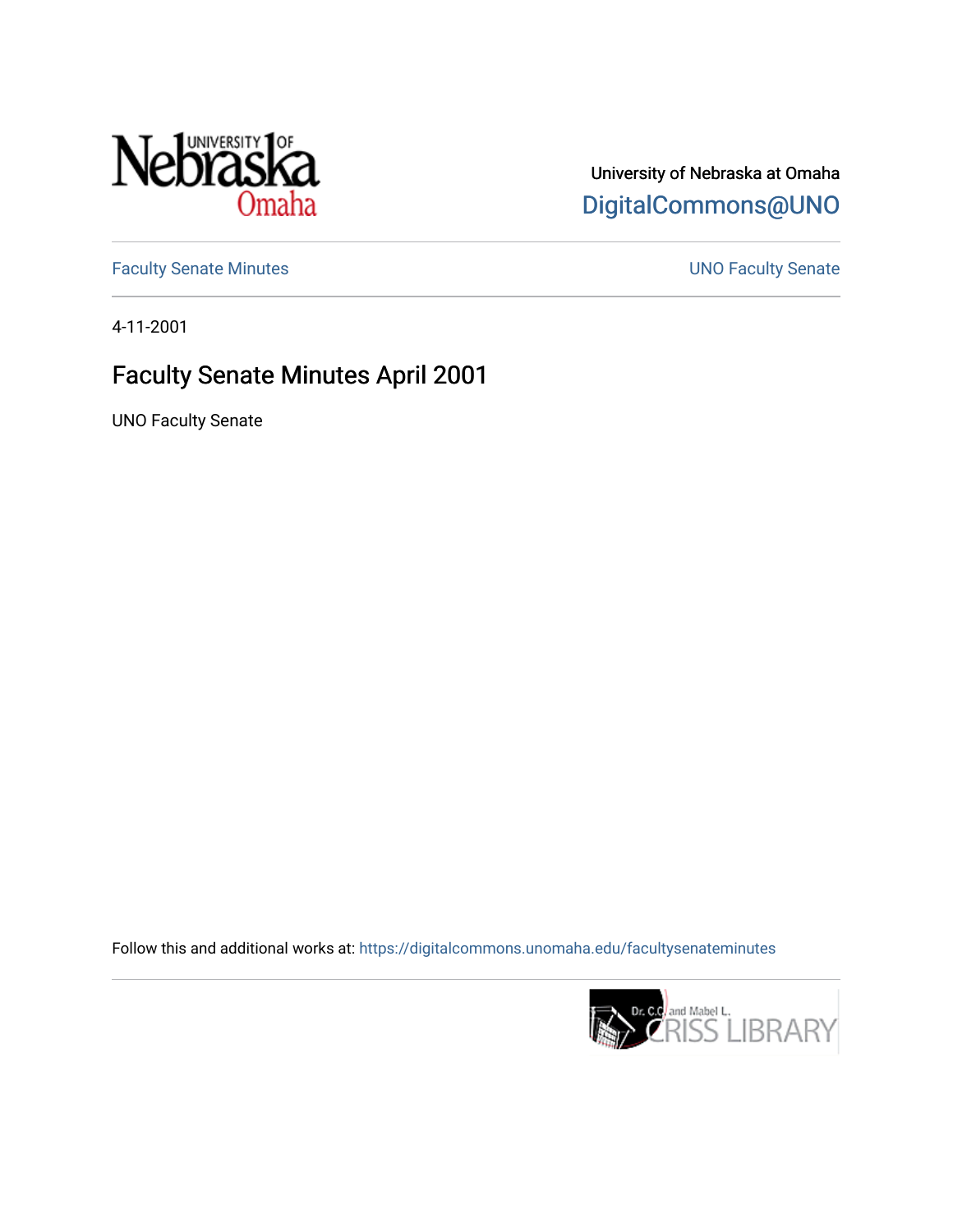## **Faculty Senate of the University of Nebraska at Omaha 2000-2001 Senate Minutes Wednesday, April 11, 2:00 p.m., MBSC Dodge Room**

Attendees: Allen, N. Bacon, W. Bacon, Barron-McKeagney, Bartle, Baum, Carlson, Carroll, Chung, Coyne, DeLone, Elder, El-Rewini, Engelmann, Falconer Al-Hindi, Fawcett, File, Foster, Hagen, Haworth, Irvin, Johnson, Landis, Mande, Metal-Corbin, O'Connell, Paterson, Shaw, Shroder, Smallwood, Smith, Sobel, Thompson, Tuan, Zhao Presiding Officer: Paterson (Constitution, Article IV & Bylaws, Article I, Section 1) Parliamentarian: Bartle (Constitution, Article IV) Excused: Mitchell, Valle

Unexcused: Coyne, DeLone, Haworth, Landis, Thompson, Valle

Guests: Stephanie Trudell, Student Senate/Faculty Senate Liaison & College of A&S Student Sen. Aaron Becker, College of IS&T Student Senator Andrew Barry, Freshman Student Senator Tony Krause, Sophomore Student Senator Angelo Zieno, Junior Student Senator Michael O'Connor, Higher Education Reporter, Omaha *World-Herald*

Quorum: Simple Majority/19 (Constitution, Article IV)

Official Call To Order: Senator Paterson called the meeting to order.

Presentation and Approval of Minutes: Senator Paterson asked for approval of the March 14, minutes (agenda attachments 1-12). The minutes were approved as submitted.

Officers Reports

President's Report: Senator Paterson reported on the following.

Written Reports

Executive Committee and Administration: March 21

Chancellor's Council: March 22

Board of Regents Meeting: April 6-7

Verbal Reports

Deans Forum: Per majority agreement by the full senate, the president's report on the activities of the Deans Forum will be given verbally only in order to respect and ensure the confidentiality of the issue discussed therein. No written report will be provided nor minutes taken.

Senator Paterson reported that senate representation on the Deans' Forum is still unlikely at this point, however, dialogue remains active on resolving this issue.

May Commencement: Commencement will be held on Saturday, May 5, at the Civic Auditorium. At the April 4th, Executive Committee and Cabinet meeting, Senators Sobel and W. Bacon volunteered to serve as marshals. Ceremonies begin at 9:00 a.m.; faculty are asked to arrive by 8:30 a.m.

Faculty Senate/Staff Advisory Council Banquet: A banquet will be given by Chancellor Belck to honor members of the Faculty Senate and the Staff Advisory Council begin at 6:30 p.m. on Thursday, May 10, in the MBSC Nebraska Room. Dinner will be served at 7:00 p.m. in the MBSC Ballroom. A spouses or significant other is included. The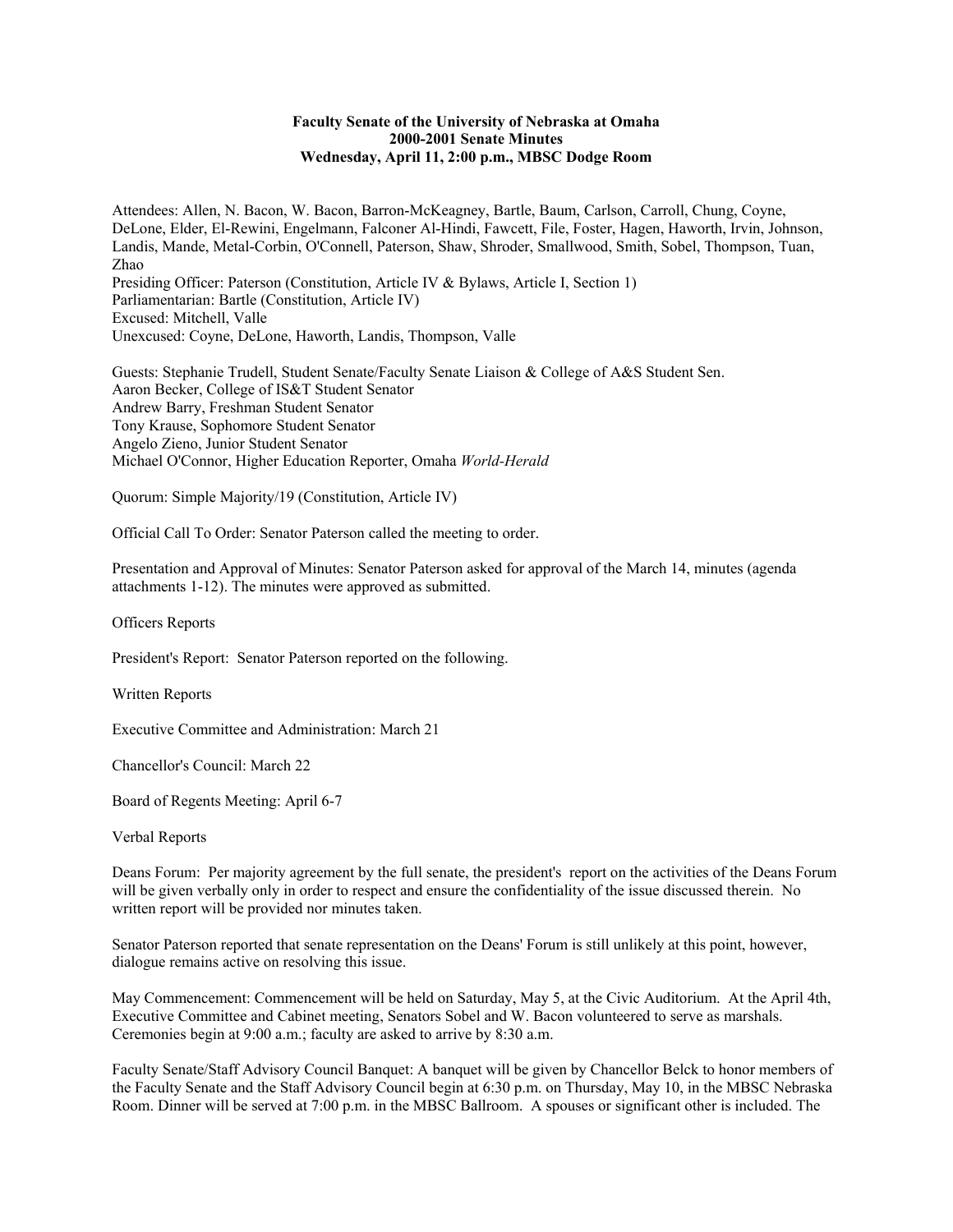Chancellor's office has distributed invitations to all senators who served during the 2000-2001 academic year; please RSVP to Donna Hathaway (dhathawa@mail.unomaha.edu) by Wednesday, May 2.

Senator Paterson announced that retiring senators will be honored at the May 9th, senate meeting as well as at the banquet.

Retiring Senators: The following senators have completed their term of service during the 2000-2001 academic year and will be honored with a plaque at the May 10th, banquet.

Hesham Ali 05/12/98 - 11/01/00 Chris Allen 05/12/98 - 05/09/01 Timi Barone 05/10/00 - 09/13/00 John Bartle 05/12/98 - 05/09/01 Donald Baum 05/12/98 - 05/09/01 James Carroll 05/12/98 - 05/09/01 Miriam DeLone 05/12/98 - 05/09/01 G. Griffith Elder 05/10/00 - 05/09/01 Karen Falconer Al-Hindi 05/10/00 - 05/09/01 E. Terence Foster 05/12/98 - 05/09/01 Dwight Haworth 11/01/00 - 05/09/01 Deborah Irvin 05/12/98 - 05/09/01 Josephine Metal-Corbin 05/12/98 - 05/09/01 Douglas Paterson 05/12/98 - 12/12/01 Brigette Ryalls 05/10/00 - 12/31/00 James Shaw 05/12/98 - 05/09/01 Sharon Sobel 05/11/99 - 05/09/01

New Senators: The following senators were elected to serve a three-year term from May 9, 2001, through May 6, 2004.

Arts and Sciences: Thomas Bragg, Boyd Littrell, Jody Neathery-Castro, Gregory Sadlek Business Administration: Sufi Nazem Education: Martha Bruckner, Laura Schulte Fine Arts: David Helm Information Science and Technology: Peter Wolcott University Library: Laura Dickson Public Affairs and Community Service: Ethel Williams, Michael Carroll External NU Faculty: Keith Pedersen

Attendance at May 9, Senate Meeting: Attendance is strongly encouraged at the May 9th, senate meeting during which members will transition from the 2000-2001 senate to the 2001-2002 senate. Retiring senators will be officially excused from service and new senators will be welcomed. Officers and standing committee chairs will also be appointed.

Vice President/President-Elect's Report: Senator W. Bacon

Senator W. Bacon thanked all who provided feedback on the second Shanghai report he distributed.

Secretary-Treasurer's Report: Senator El-Rewini reported on the following.

Written Reports: March 31 (agenda attachment 13)

Executive Committee Report: Senator W. Bacon reported on the following.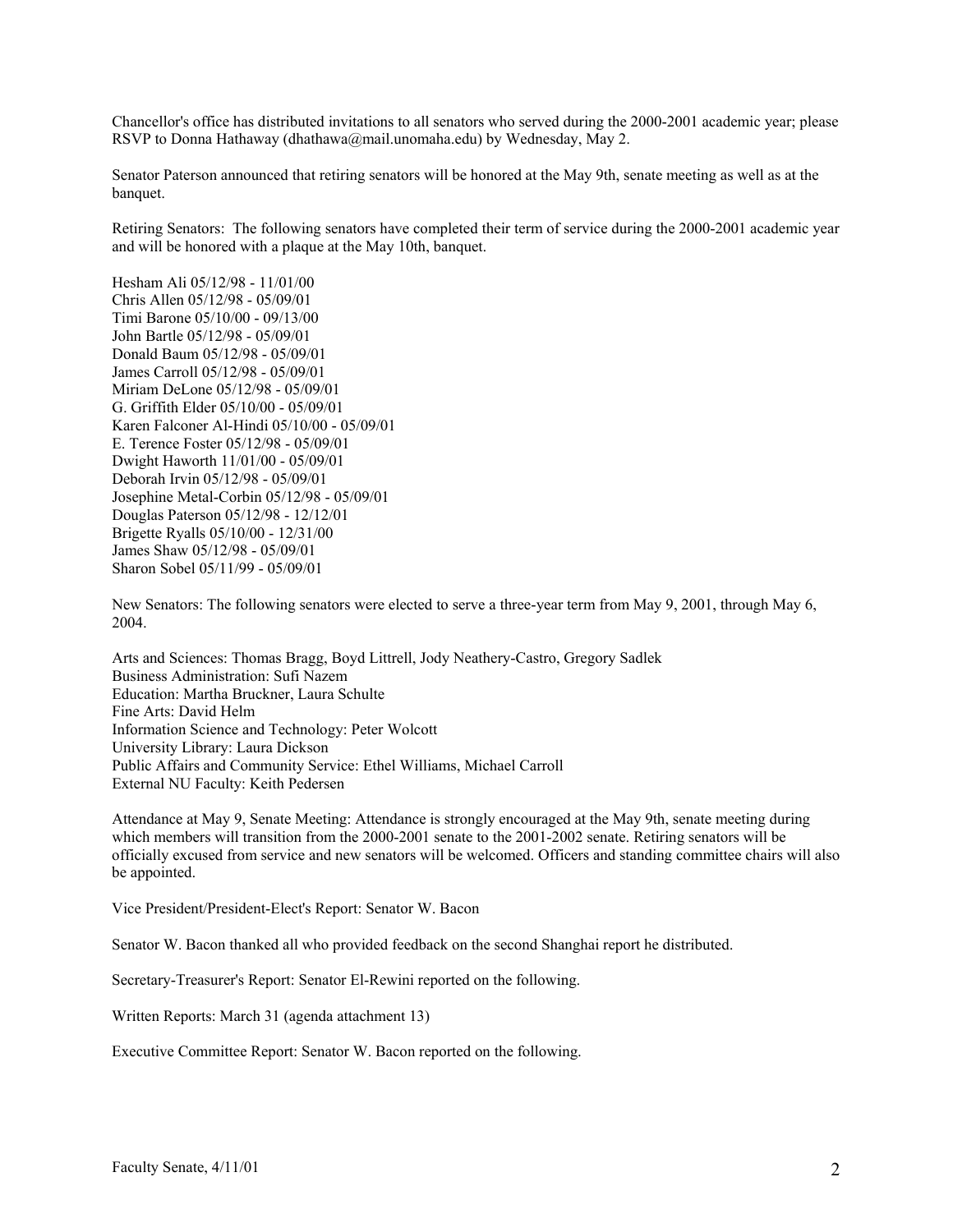Resolution: On March 7, 2001, advanced written notice of intent to introduce a motion to amend the Faculty Senate bylaws at April 11, 2001, senate meeting was presented by the Executive Committee and Cabinet as recommended by the Constitution and Bylaws Review Committee.

Resolution 2540, 04/11/01: Executive Committee and Cabinet

WHEREAS, on March 7, 2001, the Executive Committee and Cabinet announced intent to introduce a motion to amend the Faculty Senate bylaws at the April 11, 2001, senate meeting as required by Article VII, Section 1 (copied below); therefore, Article VII. Amendments. Section 1: These bylaws can be amended at any business meeting by simple majority vote of those eligible to be cast by the entire senate providing that at the preceding meeting an announcement has been made declaring intent to introduce a motion to amend at the next meeting and describing its content and purpose. The proposal must be reduced to writing when presented for a vote.

BE IT RESOLVED, that the Bylaws of the Faculty Senate of the University of Nebraska at Omaha be amended as follows:

Article I. Section 1: Replace the word staff with the word designees. The sentence will read: "He/she shall be the faculty spokesperson when the Executive Committee meets with the chancellor and the chancellor's designees and shall chair the Executive Committee and the Cabinet when they meet in lieu of the full senate during the months of June and July."

Article I, add new Section 6: The presiding officer of the Faculty Senate shall be the senior officer present at the meeting: president, vice-president, secretary-treasurer, president-elect, chairperson of the Committee on Rules, chairperson of the Cabinet, chairperson of the standing committees other than Rules in alphabetical order, vicechairperson of the standing committees in alphabetical order.

Article II, add new Section 10: To be eligible for election to president-elect, a Senator must be able to complete the following term of president within her or his elected Senate term.

Article III, Section 4: Delete the last sentence, which deals with the presiding officer during an election, since this is covered in new Article I. Section 6.

Motion: On behalf of the Executive Committee, Senator W. Bacon moved the resolution.

Second: The motion was seconded.

Discussion: Senator Carroll shared it was an honor to serve with the cumulative membership whose wisdom kept him from being a loose canon. He further addressed the absence of some issues brought to the committee's attention (such as multiple candidates for one office; election results posted as resolutions; chairing of the Executive Committee in the absence of the vice president, etc.). He reported the committee agreed that nominations for elections should not be put forward in resolution form but the results should.

Amendment: Senator Smith moved to delete Article II, Section 10.

Second: Senator Bartle seconded the motion.

Discussion: Senator Smith spoke to Article II, Section 10, noting the pool of candidates for president-elect should not be limited . He gave the comparison of how members of the House of Representatives are selected and why it would serve the senate well to include the option of having an outsider serve as president. Senator Carlson spoke against the motion stating all members of the senate are elected members and the argument Senator Smith raises opens the door for a non-elected individual to oversee the elected body. Senator Shroder stated it would be nonrepresentational of a non-elected faculty to oversee the elected members.

Vote on Amendment: 2 yea; majority nay; a few abstained

Discussion: None.

Vote: The motion was approved with one nay and no one abstaining.

Standing Committee Reports (Bylaws, Article IV, Section 1)

Committee on Academic and Curricular Affairs: Senator Bartle reported on the following

Written Report: March 28 (agenda attachments 14-16)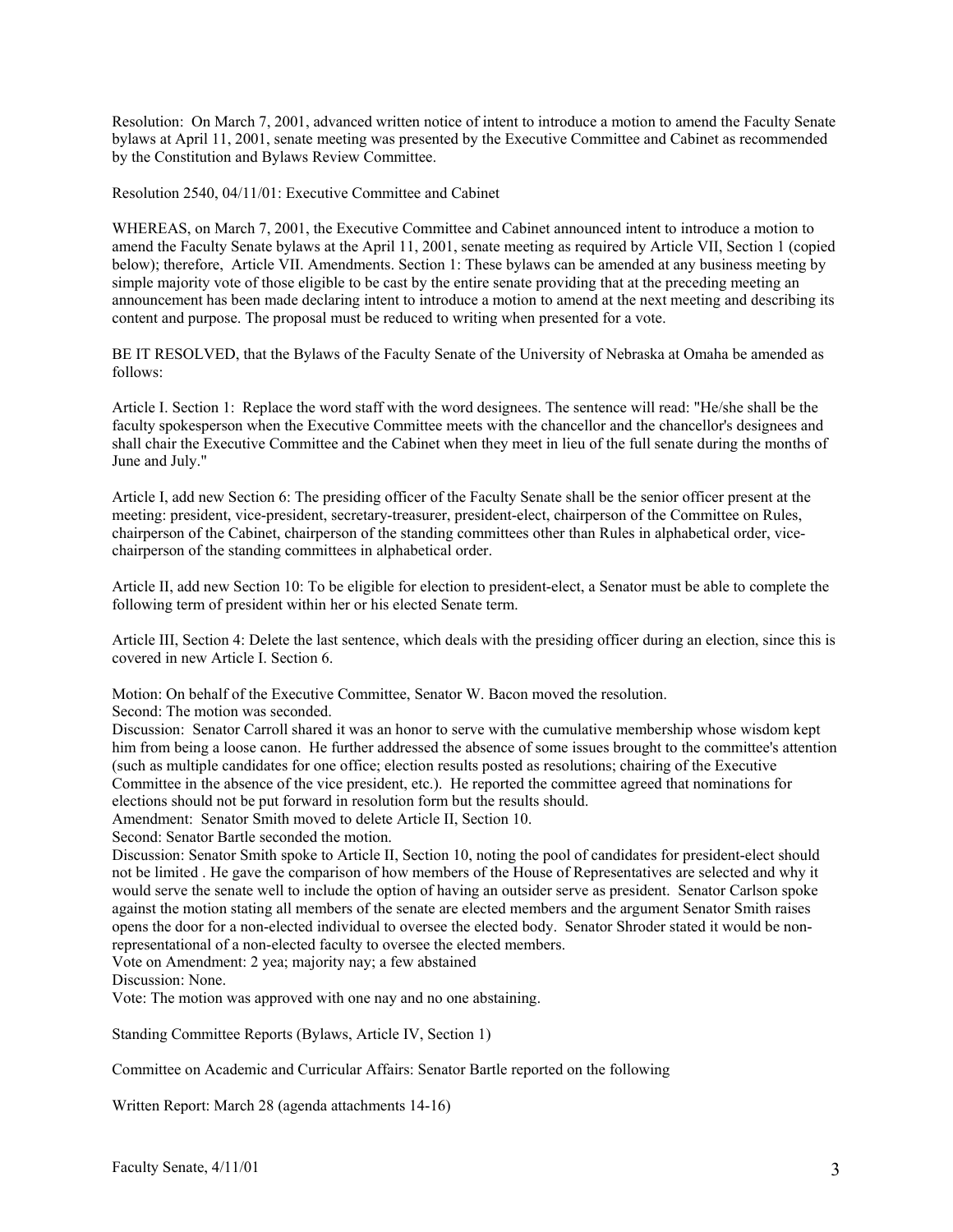New Charge - Plus/Minus Grading: At the March 7, senate meeting, Senator Paterson charged the committee with presenting a positive resolution regarding on plus/minus grading at the April senate meeting.

New Charge - Entrepreneurship Center Proposal: Vice Chancellor Hodgson and Dr. David Volkman have requested the attached proposal be reviewed and feedback be provided as soon as possible so the document can be presented to the Board of Regents on May 19. Senator Paterson had the document forwarded to Senator Bartle on April 2. (agenda attachments 17-20)

Resolutions

Resolution 2541, 04/11/01: Committee on Academic and Curricular Affairs (agenda attachments 21-29)

WHEREAS, the proposed graduate certificate program, AEnhancing Instruction in Urban Schools, and has been approved by the UNO Graduate Council, and

WHEREAS, the Committee on Academic and Curricular Affairs has reviewed this proposal and supports this proposal; therefore

BE IT RESOLVED that the Faculty Senate of the University of Nebraska at Omaha approves the proposed graduate certificate AEnhancing Instruction in Urban Schools."

Motion: On behalf of the Executive Committee, Senator W. Bacon moved the resolution. Second: A second is not required since the committee moved the resolution. Discussion: None. Vote: The motion was approved unanimously.

Resolution 2542, 04/11/01: Committee on Academic and Curricular Affairs

WHEREAS, the addition of minus grades allows faculty to better distinguish between varying levels of performance, which is a fundamental role of a grading system, and

WHEREAS, most American universities include both plus and minus grades; fewer than 5% use the current scale, and

WHEREAS, both the University of Nebraska at Lincoln and the University of Nebraska at Kearney have recently adopted minus grades, and

WHEREAS, it is desirable for a university system to have uniform standards to facilitate inter-campus transfers, and

WHEREAS, in 1995 the UNO Faculty Senate approved a resolution to add minus grades; therefore

BE IT RESOLVED that the Faculty Senate of the University of Nebraska at Omaha approves the following changes in the system of grades, definitions, and quality points for the University changing the current grading system by adding A-, B-, C-, D-.

BE IT FURTHER RESOLVED, that the Faculty Senate encourages such programs and systems which utilize the current quality point system to evaluate student performance (Honors Program, Academic Suspension, etc.) to reexamine their GPA criteria.

A+ Consistently outstanding 4.0 A Consistently outstanding 4.0 A- Consistently outstanding 3.67 B+ Proficient 3.33 B Proficient 3.0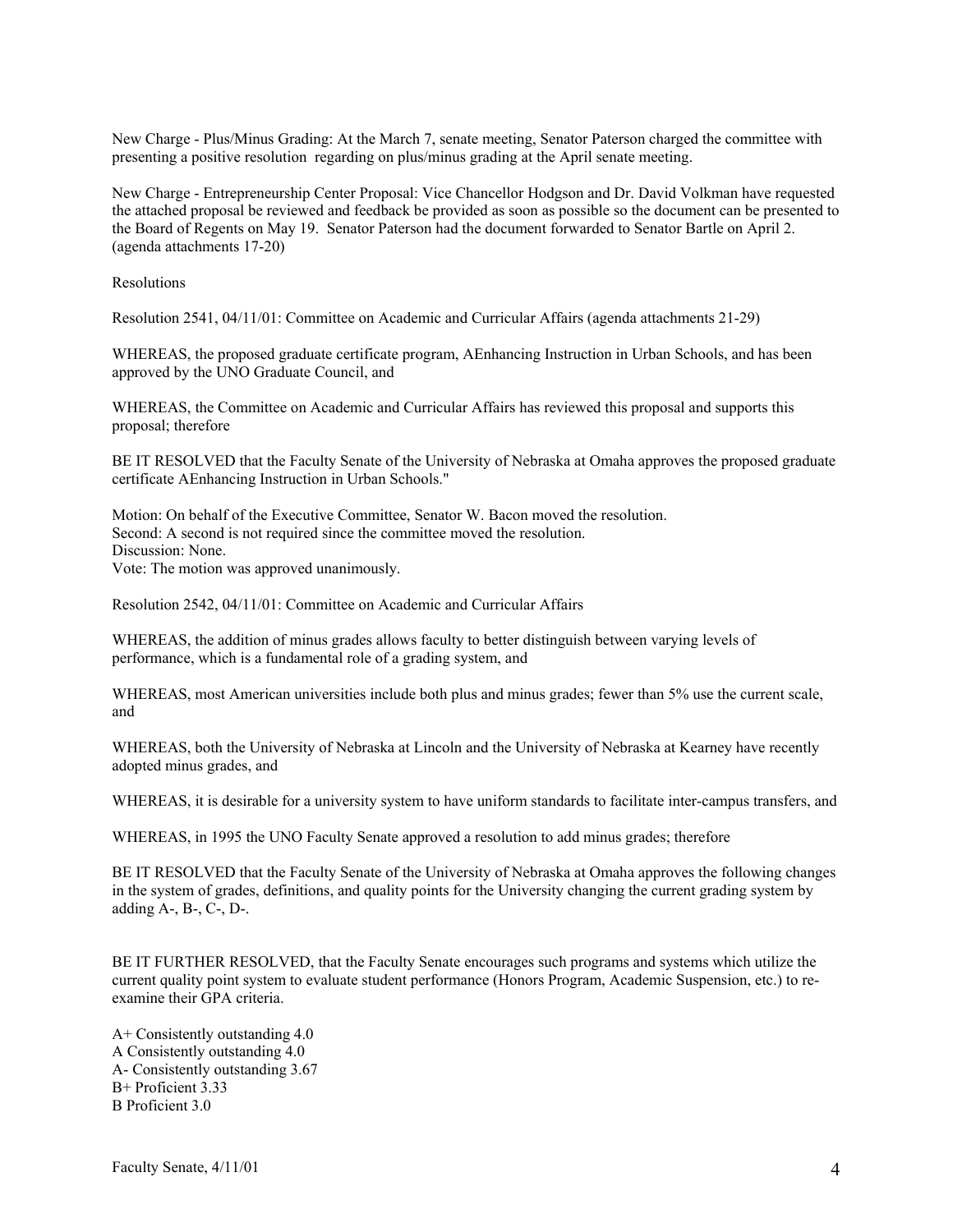B- Proficient 2.67 C+ Satisfactory 2.33 C Satisfactory 2.0 C- Satisfactory 1.67 D+ Marginal 1.33 D Marginal 1.0 D- Marginal .67 F Failure 0.0

Motion: On behalf of the Executive Committee, Senator W. Bacon moved the resolution. Second: A second is not required since the committee moved the resolution.

Discussion: As chair, Senator Bartle reported a 3 to 2 vote by the committee. He further stated the best reason for the resolution is defined in the first "WHEREAS" which speaks to the fundamental role of the grading system. He also noted that UNL and UNK have already adopted the plus/minus grading system and hat it could complicate the NU grading system if all campuses are not sync. Senator Bartle said less than 5% of universities use the current minus system UNO uses. Senator Paterson stated this issue is of particularly important and has great ramifications for the university. He acknowledged the students present and asked the senate's permission for the students to speak. Senator Falconer Al-Hindi agreed and suggested the student's presentation be brief in order to allow ample time for faculty to address the issue.

Student Senate Liaison Stephanie Trudell started by stating she represents the Student Senate as well as the student body. She spoke against the resolution stating a B- opens up a higher possibility that a student will get a minus grade. She also voiced concern that students who received a C- would be on probation which would in turn raise the drop out rate. Trudell stated grade inflation exists on the UNO campus. She then proposed having higher class requirements which would in turn allow the grading system to be varied rather than changing the grading system.

Student Senator Andrew Barry reported that he authored the Letter of Statement distributed at the meeting. He then passed around petitions that had been signed by 381 students in opposition to the resolution. Barry read a statement called the Petition to Keep Grading System the Same which referenced UNO's strategic Plan.

Senator Angelo Zieno thanked the faculty senate for listening to the voice of the students and officially presented their petition. He passed around a newspaper article (Daily Nebraskan, Thursday, March 22, 2001, Volume 100, Issue 128) pointing out an article about UNL's honor system not changing their grading system (Minuses May Sting Honors Students). He noted that the article clearly states every one is trying to do what's best for student; he then spoke to the current system working as-is. Student Senator Angelo Zieno believes the new grading system will cause even more pressure on professors to change student's grades adding it could also factor into future teacher evaluations.

Student Senator Aaron Becker spoke in support of the resolution commenting it will make the campus more progressive. He asked faculty listen to the voice of the student. He shared his education is entirely supported by scholarships which could be affected by changes in the grading system.

Student input ceased and the floor opened to faculty.

Senator Shroder stated current grading system could be jiggled to accommodate each class and still respect current students. He also noted there are a number of other grading scales available.

Senator Carroll stated he doesn't think anything is gained by converting to a minus grading system. He further noted UNK has already adopted this minus grading system even though they already had the power to issue minus grades. He then questioned what they accomplish by their actions. Senator Carroll spoke to requiring the entire NU system to use uniform standards but noted there would be no great problem in converting differing grades within the NU system because it's already being done with transcripts from non-NU system universities. He reminded all present that three-years ago UNL originally rejected the very grading system they just accepted. He added there are reasons for serious consideration of adopting this system, particularly for the graduate college. Senator Carroll voiced this proposal needs to be considered well in light of the incoming transcripts; he emphasized that he does not believe the university has thought through this issue thoroughly.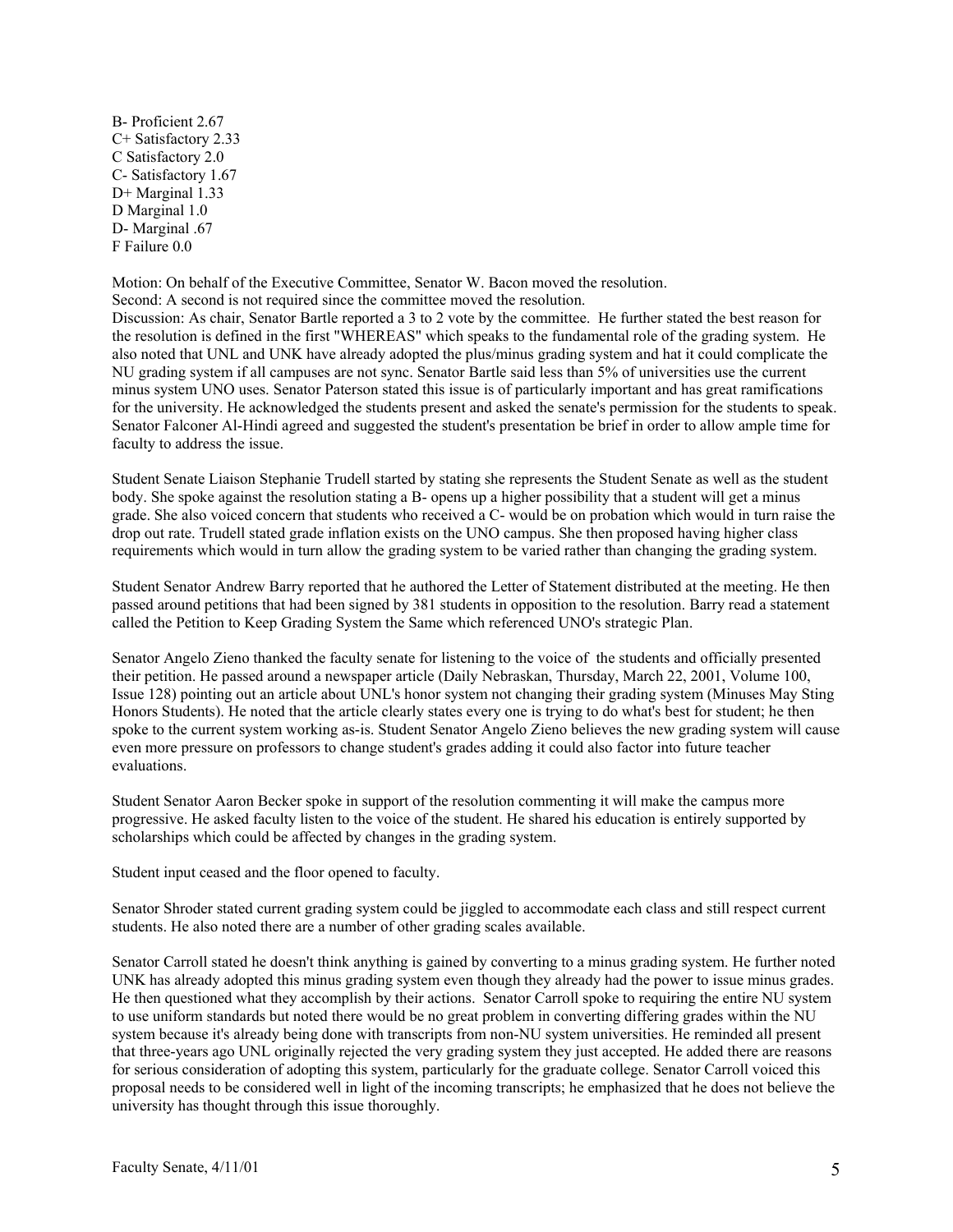Motion: Senator Carroll moved to postpone vote until the December meeting to give the appropriate senate bodies adequate time to review the issue more carefully.

Seconded: Senator Hagen seconded the motion.

Discussion: Student Senator Trudell stated the Student Senate agreed the grade change might be more acceptable if additional data can be provided. Senator Smith stated that according to the rules of the University, students with 45 credit hours and a GPA below 2.0 are placed on probation with the possibility of suspension if their grades aren't raised. This mean a C- is not acceptable under the new grading system. Senator Smith stressed that before the grading system is changed we need to know all the ramifications.

Change in Presider: Senator Paterson relinquished the floor to Senator W. Bacon.

Discussion Continued. Senator Paterson emphasized the importance of taking action on this issue immediately noting it would be irresponsible to put it off. He stated everyone should either vote it down or pass it but argued strongly against postponing action.

Change in Presider: Senator W. Bacon relinquished the floor to Senator Paterson.

Discussion Cont: Senator Falconer Al-Hindi questioned why it was imperative action be taken right away.

Senator Paterson reiterated that if the senate is against changing the grading system they should take a stand right now so work can begin on how to mess the UNO's systems with the three other NU campuses.

Senator Carroll stated there would have been plenty of opportunity to work the details out if faculty had been asked for their opinion earlier in the process. He further noted the Faculty Senates on the other three NU campuses didn't ask for the UNO Faculty Senate's opinion so why should UNO care about theirs.

Motion: Senator Hagen moved postponement of a decision until the December, 2001, meeting. He further suggested a decision on what to do next could follow immediately.

Second: The motion was seconded.

Discussion: Senator Shroder spoke in opposition of the motion and instead supported moving ahead with the vote.

Vote: A verbal vote was too close to determine; a request for the division of the house was called. The motion did not pass: 11 yea; 16 nay; 0 abstaining.

Discussion: Discussion of the original resolution resumed.

Motion: Senator Allen moved to re-define the descriptions for  $C_1$ ,  $D_1$ ,  $C_2$ , and  $D_2$ - stating  $C_2$ - is not satisfactory even though it is listed as such in the resolution.

Second: Senator Carlson seconded the motion.

Discussion: Senator Falconer Al-Hindi agreed that the verbal definitions need to be changed. She further suggested A+, A, and A- should not all be listed as "consistently outstanding."

Senator Allen agreed noting the resolution as-is it does not offer expansion of categories.

Senator Shroder suggested using a completely different scale so professors are not locked into this numerical scale. He further stated he supports more categories for better grading but that he does not believe the scale included in the resolution offer that.

Point of Order: Senator Carlson called a point of order noting discussion was getting too far off the motion at hand.

Clarification: Senator Paterson clarified the amendment as offered by Senator Allen.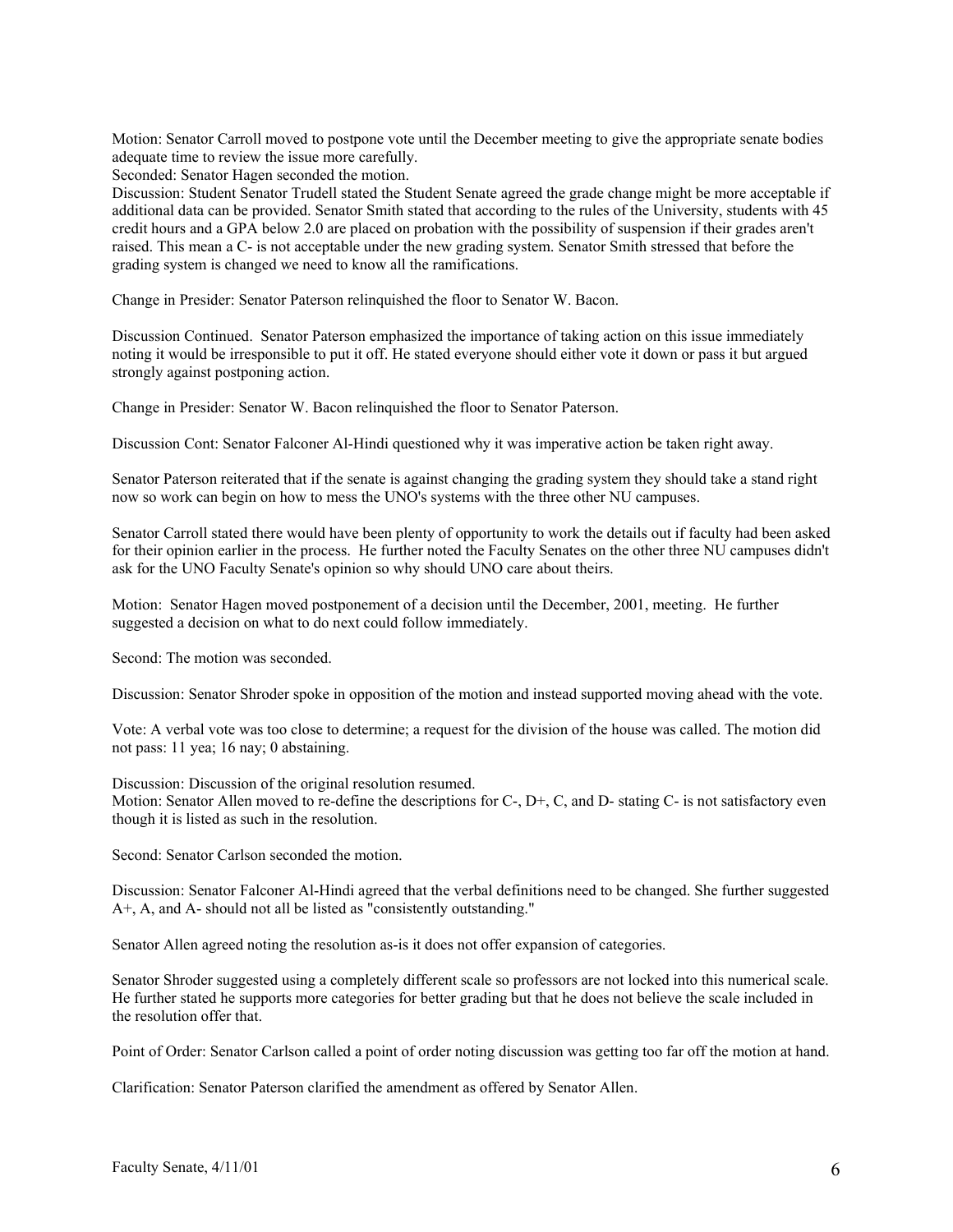Discussion: Senator Smallwood questioned the wording used in the resolution.

Senator Bartle noted the wording was suggested by Senator N. Bacon.

Senator N. Bacon stated she was not referencing a grading system with plus and minus at the time of their conversation.

Senator Elder questioned whether the senate should pass the resolution as affirmative but leave the door open for the details to be worked out at a later date noting it is clear it will take a period of time to fine tune the issue.

Senator Paterson confirmed this could be done but again stated the senate needs to deal with the current motion on the floor.

Vote: A verbal vote was too close to determine; a request for the division of the house was called. The motion did not pass: 9 yea; 12 nay; 7 abstaining.

Motion: Senator Carlson moved to drop all descriptions and quality points.

Second: Senator Shroder seconded the motion.

Discussion: Senator Bartle inquired what would be used in place of the current descriptions and quality points.

Senator Hagen questioned whether the motion included not referring the issue back to the committee to work out the details.

Friendly Amendment: Senator (?) offered the friendly amendment of "that the Committee on Academic & Curricular Affairs recommends definitions and quality points."

Accepted: Senator Carlson accepted the friendly amendment

Clarification: Senator El-Rewini suggested clarifying the proposed motion by adding, "changing the current grading system by adding minus grades" to the sixth paragraph.

Motion Withdrawn: Senator Carlson withdrew previous acceptance of the friendly amendment noted above in lieu of using Senator El-Rewini's suggestion instead.

Friendly Amendment: Senator El-Rewini moved to add, "changing the current grading system by adding minus grades" to the sixth paragraph.

Friendly Amendment: Senator Carlson accepted the friendly amendment and suggested adding "A-, B-, C-, D-" to the end of the sentence. Senator El-Rewini agreed.

Discussion: Senator Engelmann stated the issue was being approached in the wrong way and suggested a quality point system that begins with 0 and ends with 4.0. He noted the letter grades should then be dropped resulting in an infinite ability to vary grades. He also questioned the advisability of getting ride of the quality points in lieu of minus points.

Senator Sobel spoke to in favor of minus grades but stated she'd have trouble voting for them without knowing what they'd equate to in quality points.

Student Senate Trudell asked for clarification that the quality points could still be put back in.

Senator Paterson agreed.

Student Senate Trudell then inquired about the grandfather clause.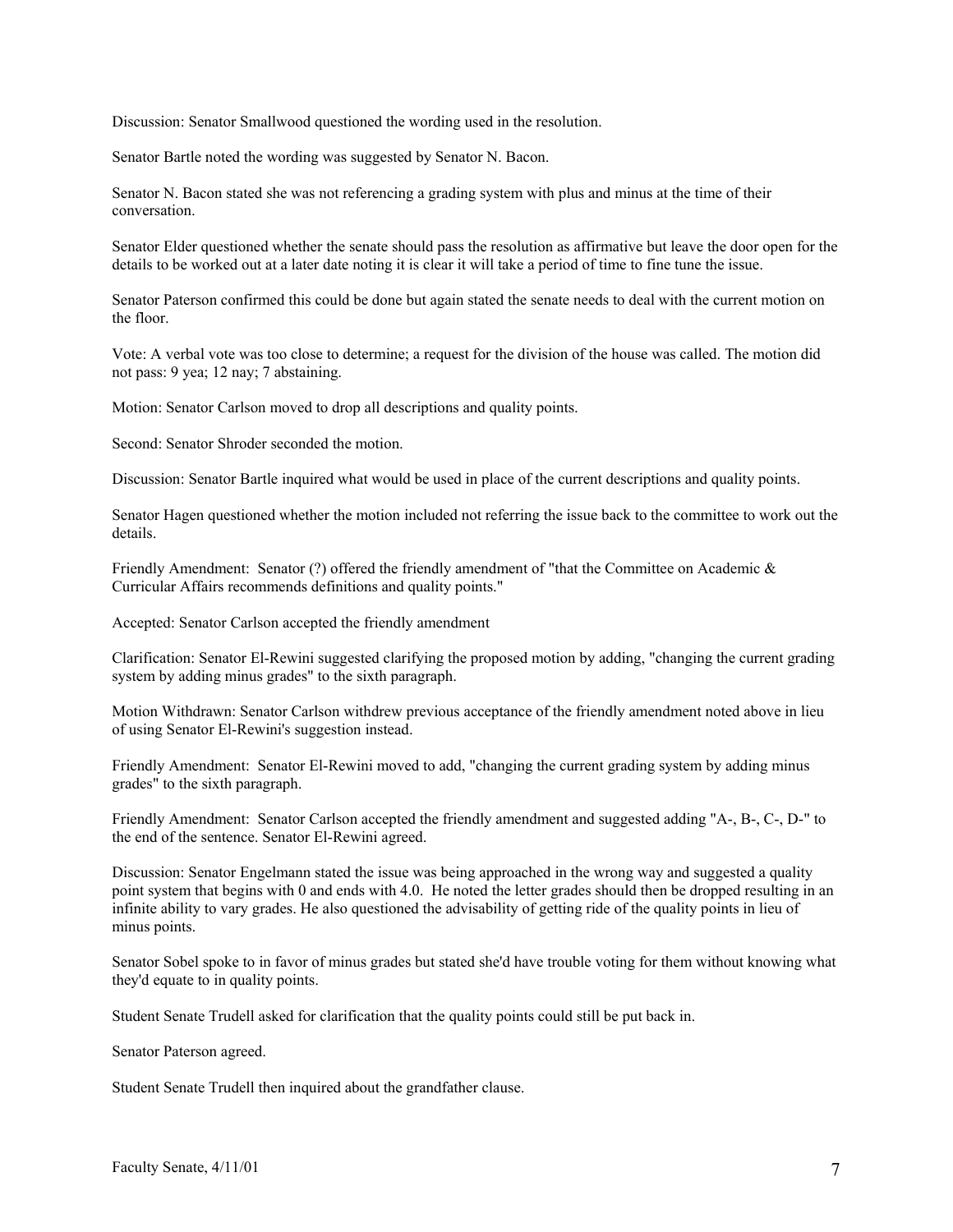Senator Paterson replied that at this point there is no grandfather clause and all students would be graded on the new system.

Senator Hagen spoke against the resolution and suggested going back to inclusion of the quality points.

Student Senator Becker observed the resolution was slowly being dismantled piece by piece. He voiced concern that problems would occur if the quality points were altered but agreed changing that the descriptions would be acceptable.

Presider Change: Senator Paterson relinquished the floor to Senator W. Bacon.

Discussion Continued. Senator Paterson spoke about his initial encounter with UNO's absurd system for evaluation through pressure tactics from students and fellow faculty. He shared that this issue has been a long time coming and stated UNO voted in support of this grading system six years ago. He said he sees UNO as being on the cutting edge and the other campuses as eventually coming around to UNO's way of thinking. Senator Paterson noted it's not about inflation or deflation but inflation, the ability to proportionately assess student progress. He further shared he's been using a 12-point grading system of his own for some time and reminded faculty they have the ultimate decision in whether they use minus points or not. He spoke in support of keeping quality points adding a vote could also be taken for continuing work but it would most likely come back the same. He again urged moving forward with this resolution today.

Senator Hagen referred to the grading system in use when he first arrived at UNO noting each increase in grading scales brings more questions from students who feel they deserve a different grade. He further stated there was a reasoned argument for implementing the upper grade levels covered by the plus system but not the minus.

Senator Engelmann stated there should be a F+ .

Senator Elder commented it is incorrect to say that twice as many grades would cause twice as many arguments. He felt the statement was distracting.

Senator Carroll affirmed data supports that statistically campuses may inflate or deflate grades in off setting ways. The UNO faculty and senate as well as their relationship with UNL's Academic Senate were misrepresented in Senator Paterson's earlier comments. UNL was the one who originally proposed both the current and new grading systems after which UNO followed. He further clarified that, although UNO has moved forward on this issue, they have certainly not taken the lead.

Senator Carlson reminded all of the resolution at hand.

Senator Paterson agreed but noted the discussion was relevant to the resolution at hand.

Senator Bartle defied anyone to deny that graduate students don't need more than four grades.

Senator Elder inquired if more motions could be offered if the amendment was approved.

Senator Paterson confirmed they could.

Senator Carlson stated he did not want a friendly amendment at this point but would welcomed one after this motion is settled.

Motion Clarified: Senator Paterson clarified the motion to amendment was: "drop all descriptions and quality points" and add, "changing the current grading system by adding A-, B-, C-, D-" to the sixth paragraph.

Vote: The motion to amendment the resolution passed: yea, 12; nay, 11; abstained, 4.

Motion: Senator Elder moved to add the quality points back in.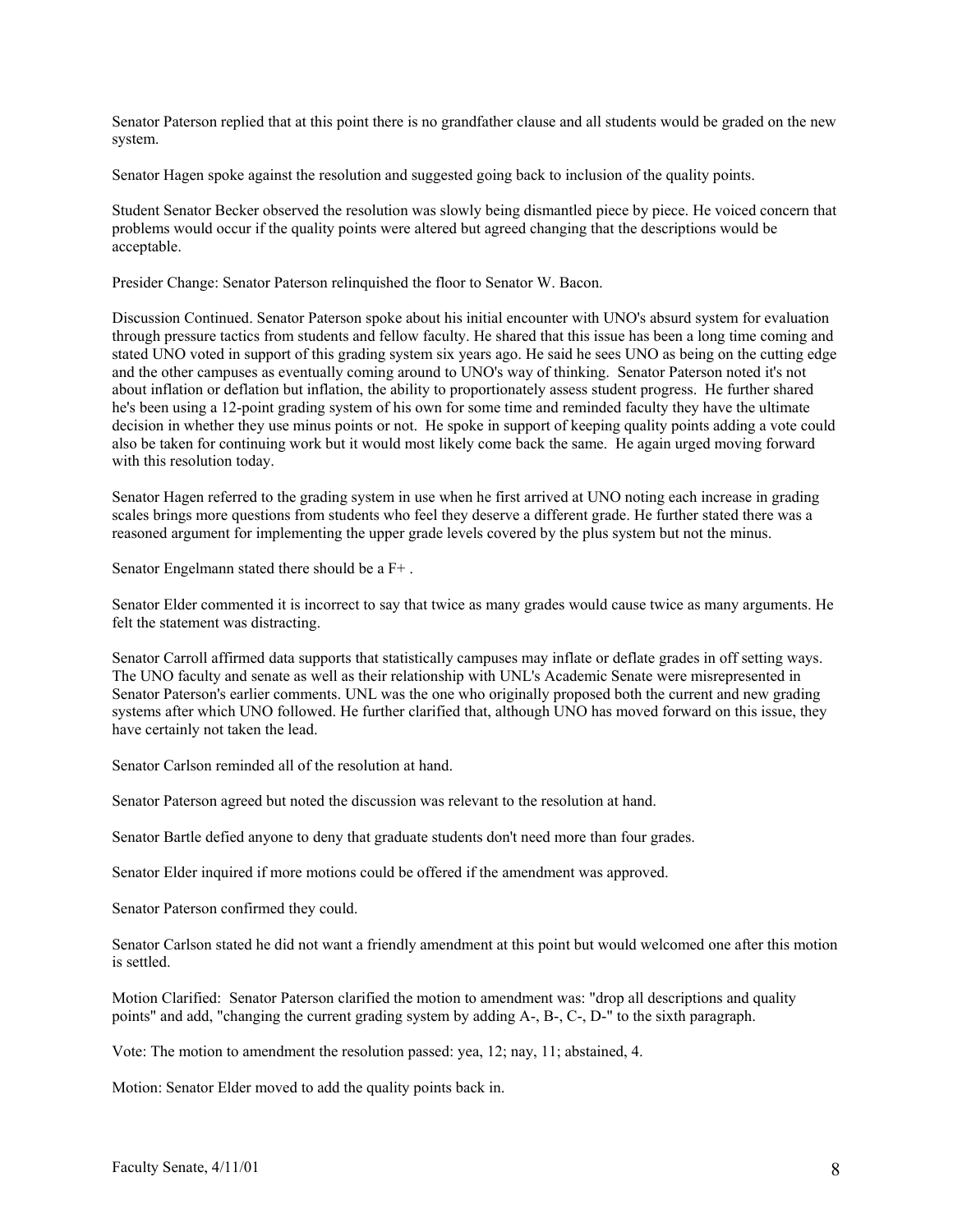Second: Senator Bartle seconded the motion.

Discussion: Senator W. Bacon voiced agreement with Senator Carroll that UNL and UNK should not dictate what UNO values should be. He further expressed similar concerns to that of Student Senator Trudell noting he anticipates voting against the resolution because he, too, doesn't think UNO should feel obligated to go along with the grade change just because UNL and UNK chose to.

Senator File agreed he doesn't think UNO needs feel obligated to UNL and UNK. He further stated he believes one of the most unappreciated groups on campus are those students who are really knock a course dead. He would like to see a differential, a reward so to speak, be established for those student who challenge him in the classroom..

Senator Engelmann spoke to faculty assigning any digital grade between 0 and 4 first and then assign the letter pattern.

Student Senator Trudell pointed out the conversation keeps coming back to class requirements. She further stated the student that works the hardest deserves an "A" and therefore, changing the grading system isn't necessary. She spoke in support of adding "A+" in order to award students who really deserve it.

Senator Elder said he honestly doesn't believe UNO is chasing after UNL's lead but added that even after a month of scrutinizing faculty would probably end up in the same place unless a non-rational factored in.

Senator Smith sited one of the reasons he's opposed to changing the grading system is because it introduces additional grading scales thereby implying precision does not currently exist. He stated he uses all nine grading categories allowed under the current system and is against the process that several fellow senators currently use for grading. He referenced his course divergence which would have deflation resulting in increased difficulty in achieving higher level grades in his courses. He also stated he doesn't want to get into a new grading system not knowing what the results will be.

Presider Change: Senator Paterson relinquished the floor to Senator W. Bacon.

Discussion Continued. Senator Paterson thanked the students for their participation in this important matter noting that their actions reflected their heartfelt concern for the grading system. He further stated that the issue is about the grading tool itself and suggested it is possible for UNO to create a grading system of its own. He explained what he wants to see accomplished is getting a more comprehensive evaluation system in place.

Student Senator Andrew Barry inquired if faculty would consider raising percentage points.

Senator Paterson replied that was up to each faculty member.

Question Called: Senator Carlson called the question on re-inserting numerical values (quality points).

Second: Senators Baum and Shroder seconded the motion.

Discussion: Not allowed.

Vote: The motion passed. Senator Smith called for a show of hands. The motion passed: yea, 20; nay, 3; abstaining, 3.

Discussion: Senator Bacon voiced concern for students who transfer into UNO suffering value inconsistency. He suggested grand-fathering those students already enrolled under the present grading system..

Senator Bartle spoke to the serious problem grand-fathering would cause.

Senator Falconer Al-Hindi suggested the Registrar insert a line in all transcript that would indicate all subsequent semester are under a new plus/minus grading system.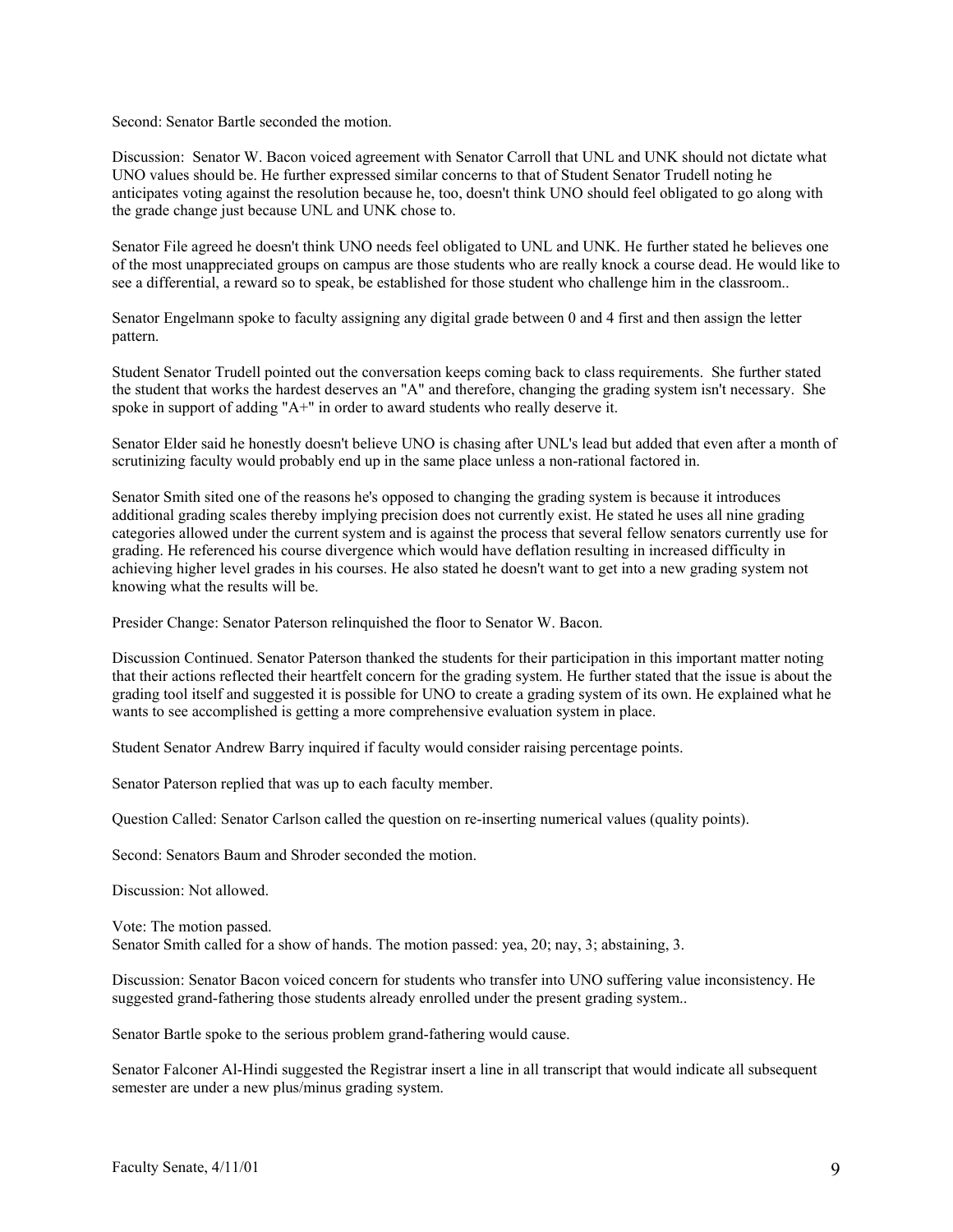Senator Bacon felt the suggestion still wouldn't address problems concerning probation, suspension, etc. and referenced the Engineering Program..

Senator N. Bacon stated there are many things unknown factors as this issue plays out but since it has already been decided not to delay the resolution until December the senate is forced to address the issue as-is.

Senator Sobel suggested adding another paragraph to address this area.

Student Senator Tony Krause interjected there is no good way to speak to the groups involved nor find out how this change will truly affect them.

Student Senator Aaron Becker commented that the senate was just going to have to act on the issue and hope it falls in line or nothing will be done.

Senator El-Rewini noted that the assumption that this new system will deflate grades makes the issue Student Senator Krause spoke to of little concern.

Senator Allen questioned if the grading system will be retroactive for the Spring Semester.

Senator Paterson replied it will not and explained student's grade points will stays where there currently are.

Motion: Senator Sobel moved the addition of the following paragraph, "BE IT FURTHER RESOLVED, that the Faculty Senate encourage such programs and systems which utilize the current quality point system to evaluate student performance (Honors Program, Academic Suspension, etc.) to re-examine their GPA criteria."

Second: Senator Shroder seconded the motion.

Friendly Amendmt: Senator Allen offered the friendly amendment to change "encourage" to "encourages."

Senator Sobel accepted the friendly amendment.

Vote: The motion passed; Senator Sobel abstained.

Motion: Senator File moved to change the quality points for an A+ to 4.33.

Second: The motion was seconded.

Discussion: Senator Paterson queried the student presents for their opinion.

The student representatives present accepted the suggestion enthusiastically.

Senator Carroll stated he felt this action was very high-schoolish.

Senator Smith stated he has a problem with moving grades up into higher and higher categories. He, too, agreed this action was high-schoolish.

Student Senator Trudell commented there's no point in adding 4.33 quality points because it nullifies what the resolution is trying to accomplish.

Student Senator Barry pleaded to keep the grading system as standard as possible.

Presider Change: Senator Paterson relinquished the floor to Senator W. Bacon.

Discussion Cont. Senator Paterson warned those present that the quorum would be lost soon and encouraged moving forward with a vote on the resolution. He further addressed that what seems to be happening is a marked increase in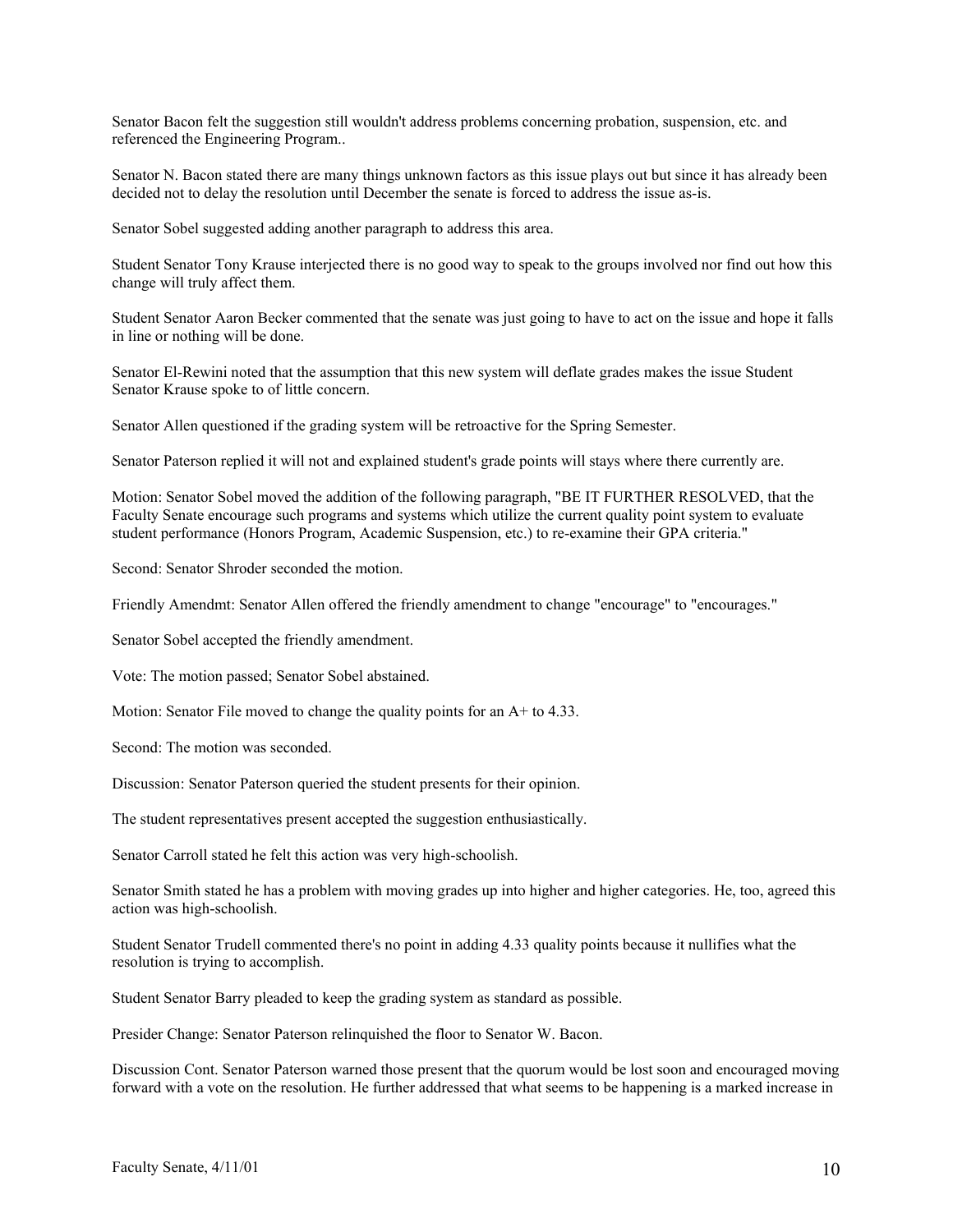the skill and creativity level of students as well as increased efforts by faculty to fairly and honestly evaluate their students' work.

Presider Change: Senator W. Bacon relinquished the floor back to Senator Paterson.

Vote: A vote to change the quality points for an A+ to 4.33 failed.

Discussion: Senator Carlson added antidotal evidence that top graduate schools sometimes down grade UNO GPAs because of the lack of minus grades.

Clarification: Senator Paterson clarified the amendments to the resolution (see below)

Resolution 2542, 04/11/01: Committee on Academic and Curricular Affairs

WHEREAS, the addition of minus grades allows faculty to better distinguish between varying levels of performance, which is a fundamental role of a grading system, and

WHEREAS, most American universities include both plus and minus grades; fewer than 5% use the current scale, and

WHEREAS, both the University of Nebraska at Lincoln and the University of Nebraska at Kearney have recently adopted minus grades, and

WHEREAS, it is desirable for a university system to have uniform standards to facilitate inter-campus transfers, and

WHEREAS, in 1995 the UNO Faculty Senate approved a resolution to add minus grades; therefore

BE IT RESOLVED that the Faculty Senate of the University of Nebraska at Omaha approves changing the current grading system by adding A-, B-, C-, D-.

BE IT FURTHER RESOLVED, that the Faculty Senate encourages such programs and systems which utilize the current quality point system to evaluate student performance (Honors Program, Academic Suspension, etc.) to reexamine their GPA criteria.

 $A+4.0$ A 4.0 A- 3.67 B+ 3.33 B 3.0 B- 2.67  $C+ 2.33$ C 2.0 C- 1.67 D+ 1.33 D 1.0 D- .67 F 0.0

VOTE: The motion was approved as amended.

Committee on Educational Resources and Services: Senator Baum reported on the following

Written Report: March 28 (agenda attachments 30-31)

Committee on Faculty Personnel and Welfare: Senator Shroder reported on the following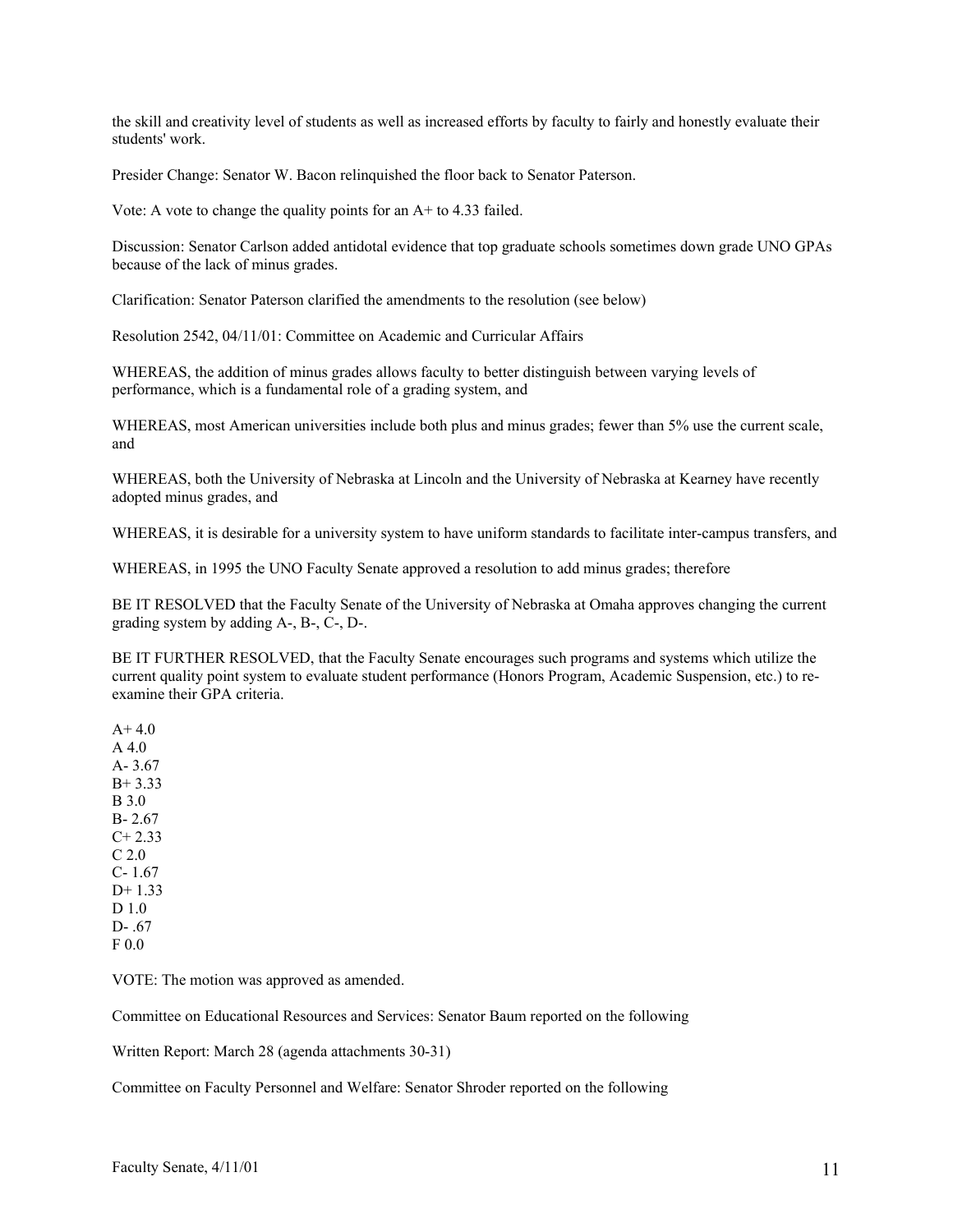Written Report: A report was not submitted for the March 28th, meeting.

New Charge - Parking Permit Fees: Following Stan Schleifer and Julie Totten's presentation at the March 7, senate meeting, Senator Paterson charged the committee with looking into the issue of increasing future parking permit fees. The fee increase was scheduled for presentation to the BOR on April 7.

New Charge - Draft of NU Policy on Ownership of Intellectual Property: On March 27, Senator Paterson charged the committee (via e-mail) with reviewing the March 23, draft of the "University of Nebraska Policy on Ownership of Intellectual Property." A copy of the draft was also distributed to the entire senate by e-mail.

Resolutions

Resolution 0000, 04/11/01: Committee on Faculty Personnel and Welfare (held over to 05/09/01 due to lack of quorum)

WHEREAS, parking has been, and continues to be, a severe problem for faculty, staff, and students, and

WHEREAS, the university administration can at any time initiate new parking fees, or increase established parking fees, without recourse for those having to pay such fees, and

WHEREAS, the establishment of the facilities of the south campus with significant infusions of private monies is a most welcome addition to the overall betterment of the university, the urban and the local corporate communities, and

WHEREAS, such a gift should not also be a Trojan Horse bearing hidden additional charges for faculty staff and students, and

WHEREAS, the north campus parking fees are subsidizing free parking and free transportation for the south campus, and

Whereas there are commonly too many buses, or empty buses, it is clear that the buses are not well scheduled; therefore,

BE IT RESOLVED, that the Faculty Senate does not approve of an increase to an already iniquitous parking fees on the north campus, and

BE IT FURTHER RESOLVED, that the university administration exert every effort to: (1) charge parking fees for the parking lots on the south campus; and/or (2) sell ticket privileges for shuttle-bus use; and/or (3) seek other gifts to subsidize the shuttle buses.

Motion: On behalf of the Committee on Faculty Personnel and Welfare, Senator Shroder moved the resolution. Second: A second is not required since the committee moved the resolution.

Discussion: Senator Shroder explained the committee's reasoning behind the resolution. Senator El-Rewini clarified employees on the South Campus are required to pay parking fees.

Amendment: A friendly amendment to add "at Ak-Sar-Ben" after "subsidizing free parking" and replace "for the south campus" with "to the north campus" to paragraph five was made. Senator Shroder accepted on behalf of the committee.

Amendment: Senator Smith offered a friendly amendment to replace "on the south campus" with "at Ak-Sar-Ben" in the last paragraph. Senator Shroder accepted on behalf of the committee.

Amendment: Senator Smith moved to strike item "(2)" in the last paragraph.

Second: Senator Allen seconded the motion.

Discussion: Senator File spoke in favor of striking item "(2)."

Vote on Amendment: The motion passed.

Amendment: Senator Bartle moved to strike item "(3)" in the last paragraph.

Second: There was no second; the motion failed.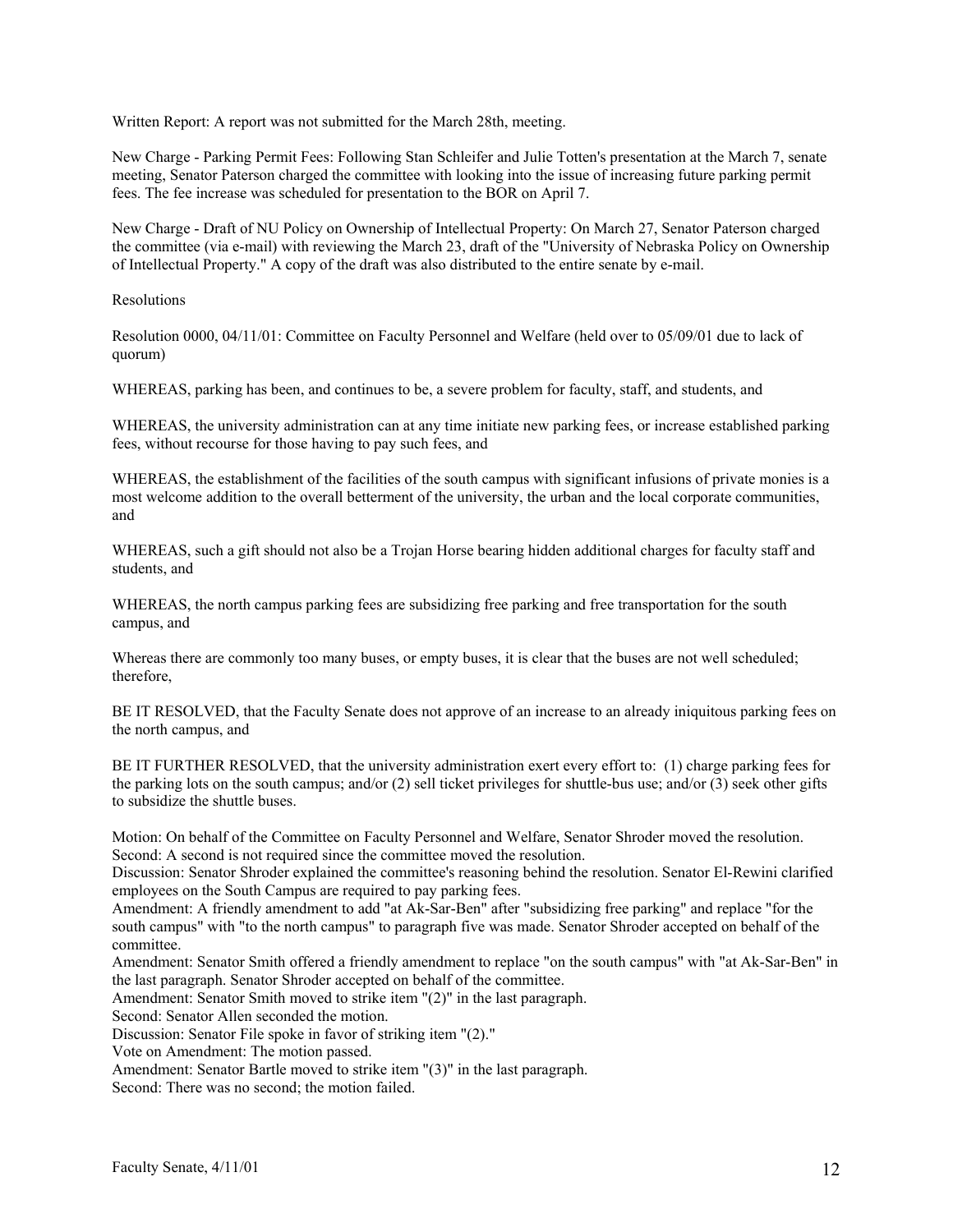Discussion: Senator Carroll stated students would pay for parking and questioned how buses could be regimented in order to eliminate empty loads on some of the routes. Senator Hagen asked for clarification that parking is paid for on both the North and South Campuses and whether the unpaid parking referred to on the South Campus is actually UNO property.

QUORUM LOST: Action on above resolution was suspended. The meeting adjourned.

Resolution 0000, 04/11/01: Committee on Faculty Personnel and Welfare (held over to 05/09/01 due to lack of quorum) (agenda attachment 32)

WHEREAS the University of Nebraska at Omaha is a tax-supported public institution that prides itself on openness and access; and

WHEREAS the west side of campus does not abut private land where liability could occur, but instead abuts the public thoroughfares of 67th Avenue, 67th Street, and Farnam Street; and

WHEREAS prior private agreements by UNO administrators with nearby influential neighbors about restricting access on the west should have no recognizable merit or validity under the laws of public access, in the face of the considerable needs of the many student and faculty pedestrians trying to access the campus from the west, and

WHEREAS the west neighborhoods are already well protected by plentiful no parking signs, and can be further protected by more rigorous police enforcement of no parking restrictions upon request of the neighborhoods, and

WHEREAS the high fence and locked gates on the west side of campus unfairly restrict public access and have no merit for a public institution;

THEREFORE BE IT RESOLVED that a new west gate pedestrian access to campus be opened permanently, without a locked gate and with a newly maintained sidewalk from Parking Lot H to Farnam Street, with a new lighting system and an emergency phone system to campus security.

Committee on Goals and Directions: Senator Coyne reported on the following

Written Report: A report was not submitted for the March 28th, meeting.

Committee on Professional Development: Senator Allen reported on the following

Written Report: A report was not submitted for the March 28th, meeting.

Committee on Rules: Senator Sobel reported on the following

Written Report: The committee meet on Wednesday, March 28; the following resolutions serve as minutes.

Resolutions

Resolution 0000 04/11/01: Committee on Rules (held over to 05/09/01 due to lack of quorum)

BE IT RESOLVED, that the following names go forward as the Faculty Senate's representatives from the Committee on Academic and Curricular Affairs and the Committee on Goals and Directions each for a one-year term from 05/09/01, through 05/08/02, to the Academic Planning Council:

TBA, Committee on Academic and Curricular Affairs (to replace Melodee Landis) Ann Coyne, Committee on Goals and Directions (re-appointment)

Resolution 0000 04/11/01: Committee on Rules (held over to 05/09/01 due to lack of quorum)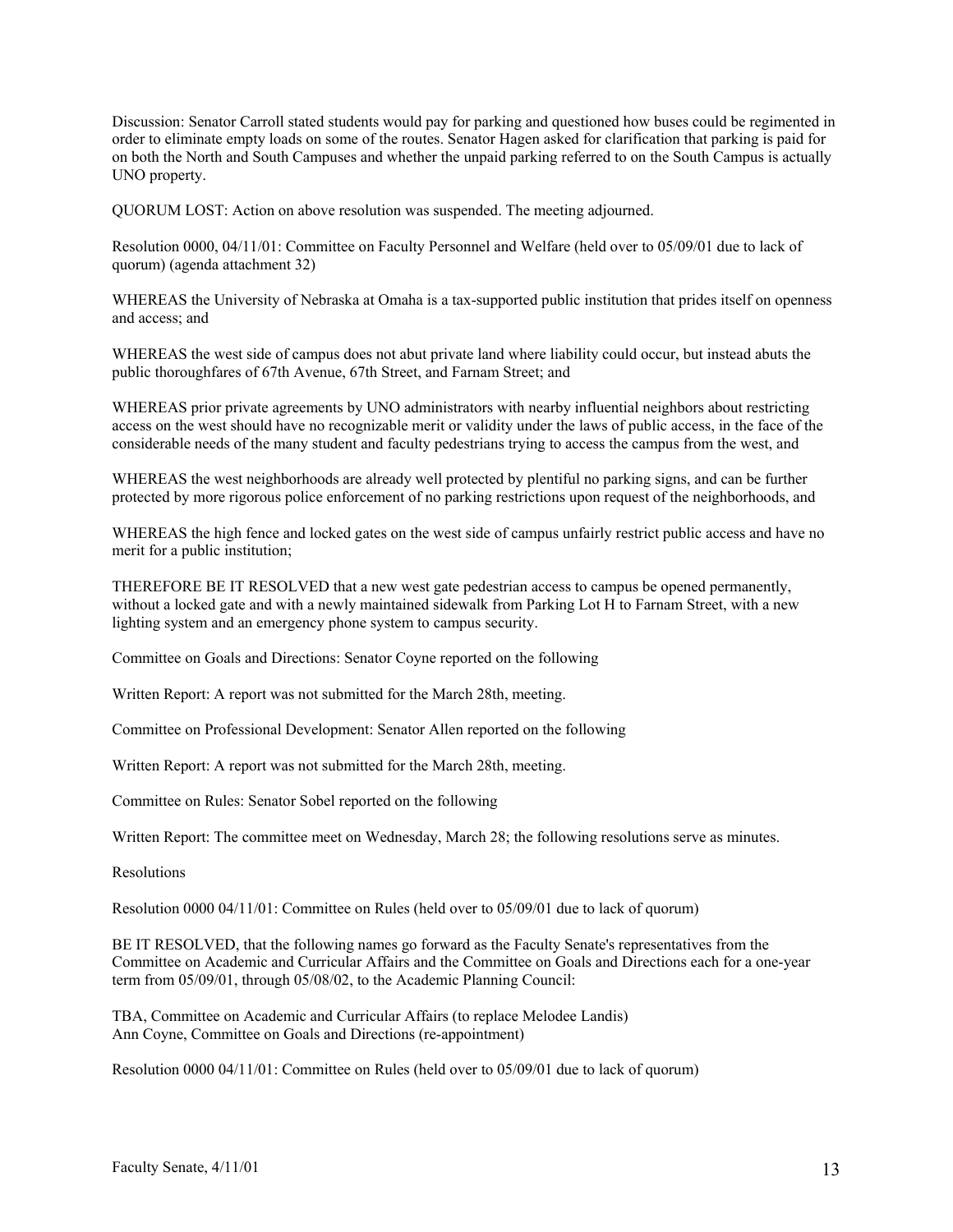BE IT RESOLVED, that the following names go forward as three-year appointments from 08/01/01, through 07/31/04, to the University Committee on the Advancement of Teaching:

Susan Maher, College of Arts and Sciences (to replace Angela Valle) Joanne Sowell, College of Fine Arts (to replace Larry Bradshaw)

Resolution 0000 04/11/01: Committee on Rules (held over to 05/09/01 due to lack of quorum)

BE IT RESOLVED, that the following name go forward as a three-year appointment from 08/01/01, through 07/31/04, to the University Committee on Athletics:

Richard File (to replace Leah Pietron)

Resolution 0000 04/11/01: Committee on Rules (held over to 05/09/01 due to lack of quorum)

BE IT RESOLVED, that the following names go forward as three-year appointments from 08/01/01, through 07/31/04, to the University Committee on Computer Usage:

Marchel Austin (to replace Kathleen Henebry) TBA (to replace Kim Sosin) TBA (to replace Deborah Smith-Howell)

Resolution 0000 04/11/01: Committee on Rules (held over to 05/09/01 due to lack of quorum)

BE IT RESOLVED, that the following names go forward as three-year appointments from 08/01/01, through 07/31/04, to the University Committee on Library and Learning Resources:

Manoj Sharma ( to replace Carol Ebdon) TBA (to replace Juliette Parnell-Smith) TBA (to replace Nicholas Stergiou)

Resolution 0000, 04/11/01: Committee on Rules (held over to 05/09/01 due to lack of quorum)

BE IT RESOLVED, that the following names go forward as three-year appointments from 08/01/01, through 07/31/04, on the University Committee on Research (UCR):

Mark Rousseau (to replace Roni Reiter-Palmon, A&S, Social Science) Thomas Lorsbach (to replace John Hill, Education) Gary Day (to replace Douglas Paterson, Fine Arts) Roger Hoburg (to replace John Shroder, At-Large)

Faculty Senate Advisory Committee Reports (alphabetical)

Budget Advisory Committee: Senator Douglas Paterson reported on the following

Written Report: No report; the committee did not meet in March.

Faculty Senate Constitution and Bylaws Review Committee: Senator James Carroll reported on the following

Written Report: See resolution presented in Section IV (above) of this agenda.

Intercampus Resource Advisory Committee: Senator Douglas Paterson reported on the following

Written Report: No report; the committee did not meet in March.

Non-Senate Committee Reports (alphabetical)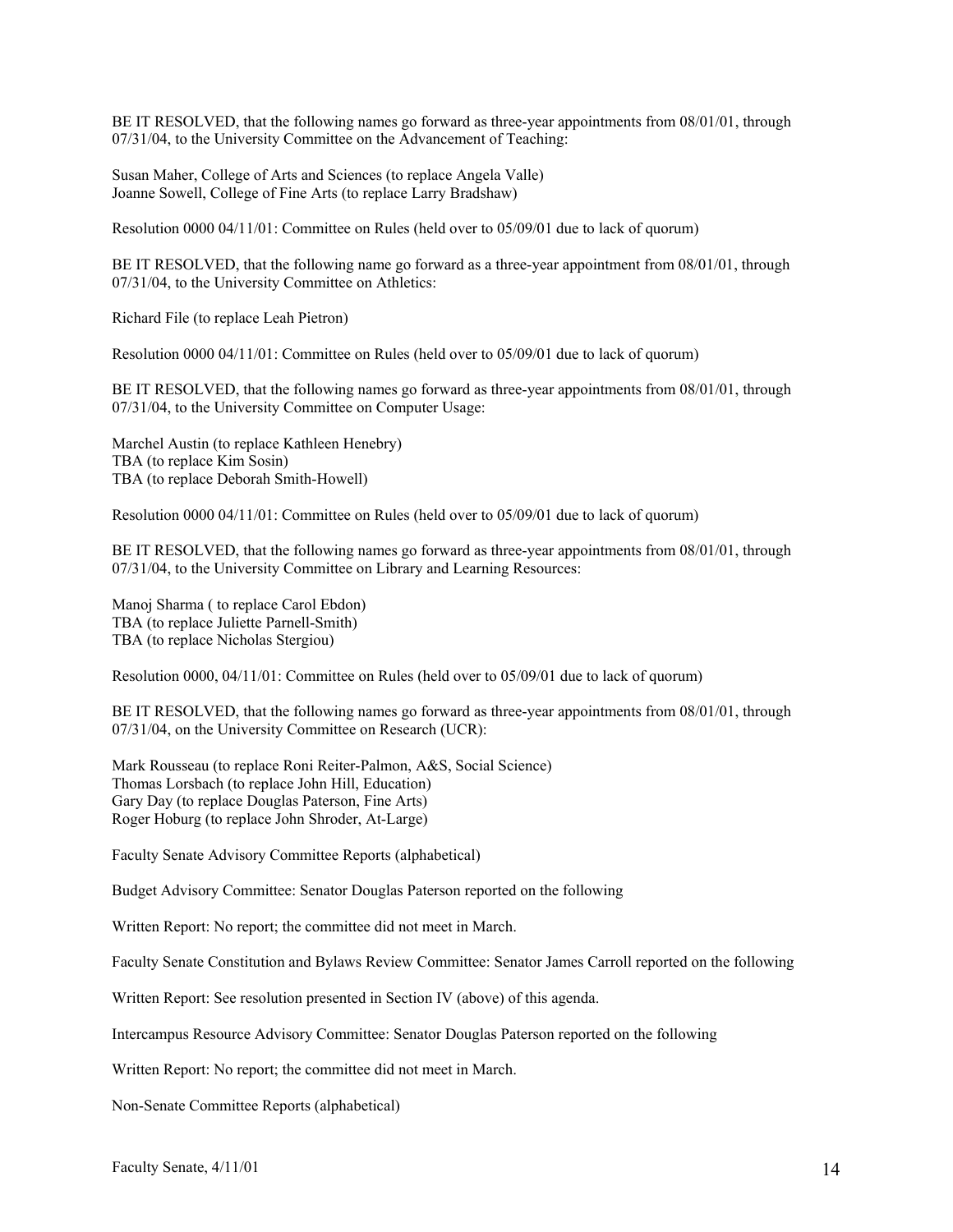Academic Planning Council: Senator Melodee Landis reported on the following

Written Report: A report was not submitted.

Alumni Association, Board of Directors: Professor William Wakefield reported on the following

Written Report: A report was not submitted.

American Association of University Professors (AAUP): Senator James Shaw reported on the following

Written Report: A report was not submitted.

Graduate Council: Senator Angela Valle reported on the following

Written Report: March 5 (agenda attachments 33-39) (held over to 05/09/01 due to lack of quorum)

Strategic Planning Steering Committee: Senator Franklin Thompson reported on the following

Written Report: A report was not submitted.

Old Business

Shanghai Program Resolution (Readdressed): Senator N. Bacon will propose reconsideration of the Shanghai resolution (held over to 05/09/01 due to lack of quorum).

Resolution 2534, 03/07/01: Executive Committee and Cabinet

WHEREAS, on February 26, 2001, the global e-learning project in cooperation with the International Institute for Information Science and Technology (IIIST) in Shanghai, China was contractually extended in its research and design stage, and

WHEREAS the UNOmaha faculty bear the primary responsibility for the integrity of all UNOmaha degrees and the pedagogical legitimacy of all UNOmaha course offerings, and

WHEREAS, the UNOmaha-IIIST project does not clearly fit into the objectives of the UNOmaha Strategic Plan, and

WHEREAS, global studies remain an important and attractive part of the UNOmaha educational experience for students "to find their place in the world," and

WHEREAS, pedagogical issues involving project courses required for UNOmaha degree programs remain unresolved and require prompt on-site clarification and creative problem-solving, therefore

BE IT RESOLVED, that the UNOmaha Faculty Senate strongly recommends that the Strategic Plan be amended to reflect UNOmaha's continuing commitment to international education, and

BE IT FURTHER RESOLVED, that the UNOmaha Faculty Senate strongly recommends that delegations from the English and Communication Departments be urgently dispatched to Shanghai for the purposes of issue clarification and problem-solving discussions with the IIIST administration and instructional staff.

For the Good of the Order: (Bylaws, Article IV, Section 3)

New Business (Bylaws, Article IV, Section 3)

Adjourn: The meeting was adjourned.